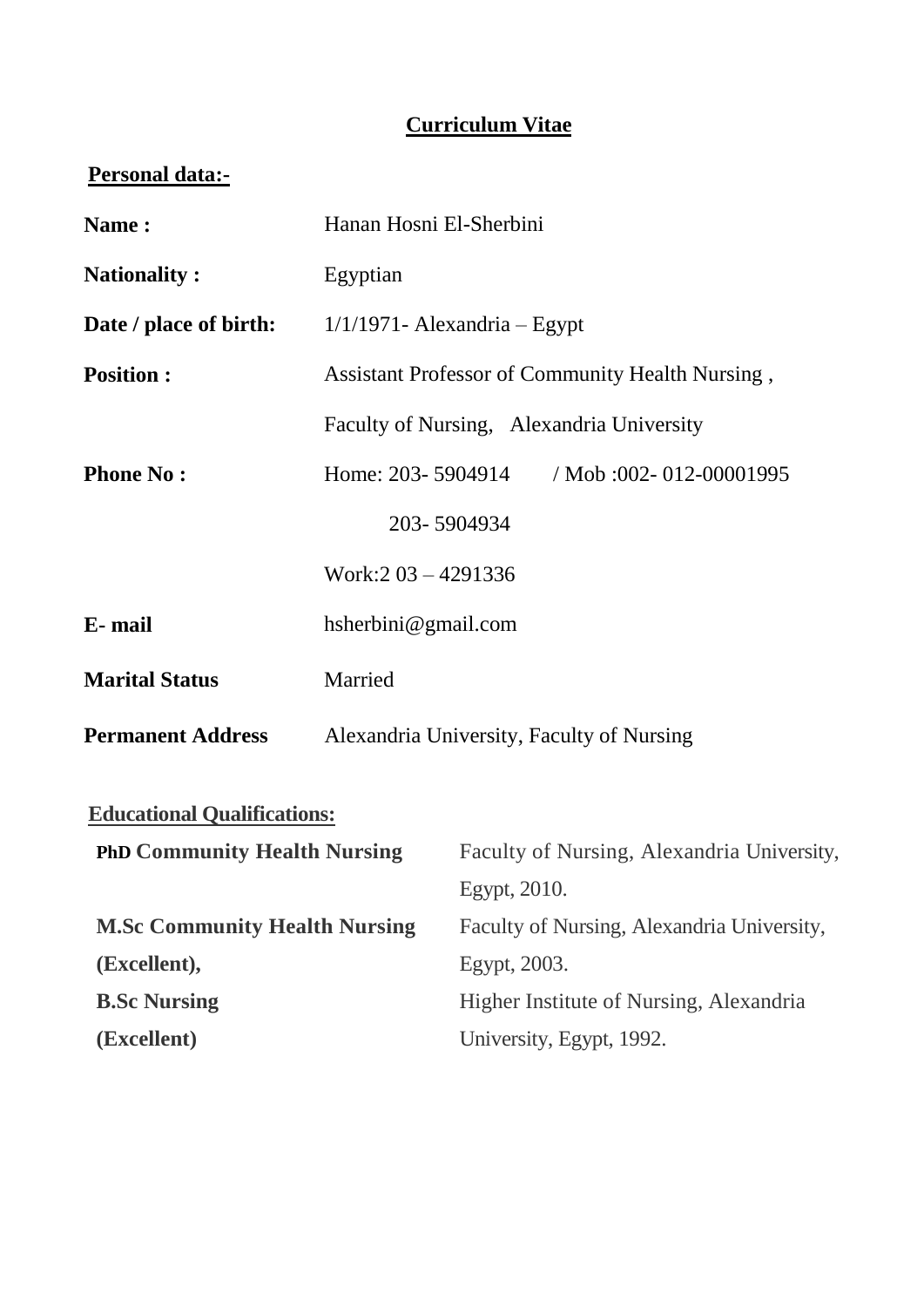# **Academic Positions and Academic Experiences:**

| 1992-1996            | Clinical Instructor Community Health Nursing Department. Higher            |  |  |  |
|----------------------|----------------------------------------------------------------------------|--|--|--|
|                      | Institute of Nursing, Alexandria University, Egypt.                        |  |  |  |
| 1996-2003            | <b>Demonstrator</b> Community Health Nursing Department. Higher Institute  |  |  |  |
|                      | of Nursing, Alexandria University, Egypt.                                  |  |  |  |
| 2003-2010            | <b>Assistant Lecturer, Community Health Nursing Department. Faculty of</b> |  |  |  |
|                      | Nursing, Alexandria University, Egypt.                                     |  |  |  |
| 2010-2015            | Lecturer, Community Health Nursing Department. Faculty of Nursing,         |  |  |  |
|                      | Alexandria University, Egypt.                                              |  |  |  |
| 2015-Till now        | Assistant Professor, Community Health Nursing Department. Faculty of       |  |  |  |
|                      | Nursing, Alexandria University, Egypt.                                     |  |  |  |
| 2015-2016            | Member of Steering Committee and quality assurance administrator, Faculty  |  |  |  |
|                      | and Leadership Development Center, Alexandria University.                  |  |  |  |
| 2017-Till 2019       | Head of Community Health Nursing Department. Faculty of Nursing,           |  |  |  |
|                      | Alexandria University, Egypt.                                              |  |  |  |
| <b>2018-Till now</b> | Deputy Director of Quality Assurance Unit Faculty of Nursing,              |  |  |  |
|                      | Alexandria University, Egypt.                                              |  |  |  |

### **Computer skills:**

Passed the International Computer Driving License (ICDL) from the European Computer Driving License Foundation and supported from UNESCO

# **Language skills:**

Arabic (native)

English

# **Quality and Other activities**

- **Certified Auditor for Arabian Nursing Programs**, General Secretariat of the Union of Universities and the Arab Council for Quality Assurance
- **Certified Auditor for National Authority for Quality Assurance and Accreditation of Education.**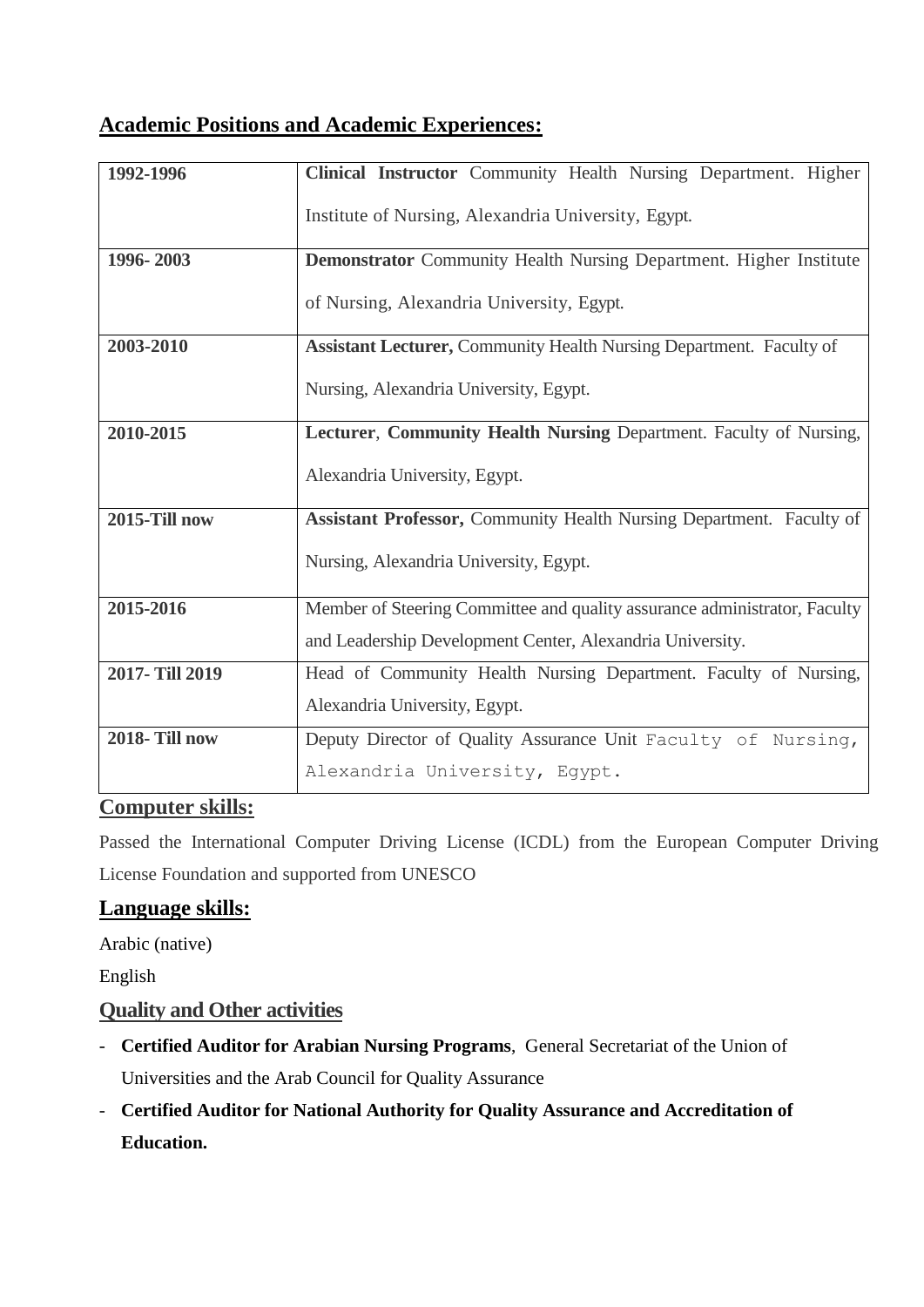- **Certified Associate Trainer** from the International Board of certified, Certification Code: IBCT-MENA-AT063/03.
- **Executive member of Quality Assurance Unit**, Faculty of Nursing, Alexandria University.
- **Executive member of ISO Unit, Faculty of Nursing** Alexandria University.
- **Membership in the following Committees at Faculty of Nursing, Alexandria University:** 
	- Executive committee for curriculum development.
	- Student affairs committee
	- Environment and Community services committee
	- Laboratories Committee.
	- Libraries Committee.
	- Student's academic Advisor.
	- Academic Course Coordinator for epidemiology, Applied Statistics and Community Health Nursing.

#### **Member in the following Organizations:**

- Egyptian Nurses Association.
- Member of the Egyptian Nutrition and Health Coaching Association (ENHCA) since 2017 till now.
- Member of the Egyptian Association of Continuing Medical Education Development since 2016 till now.

### **Professional and Scientific Activities:**

### **Research Projects**

- Participated as a data collector and qualitative researcher in the development of approaches to community based family planning out reach in Egypt. Assessment of Raedat Rifeat programs from 1994-1995 funded by the national and international population council.
- Participated in the activities of the  $1<sup>st</sup>$  and  $2<sup>nd</sup>$  training program on primary health care for African Nurses as a part of joint collaboration between Norwegian Agency for Development Cooperation (NORAD) and the Egyptian fund for Technical cooperation with Africa(EFTCA) and the Faculty of Nursing Alexandria University, in Alexandria May 2-28 July (2001-2002).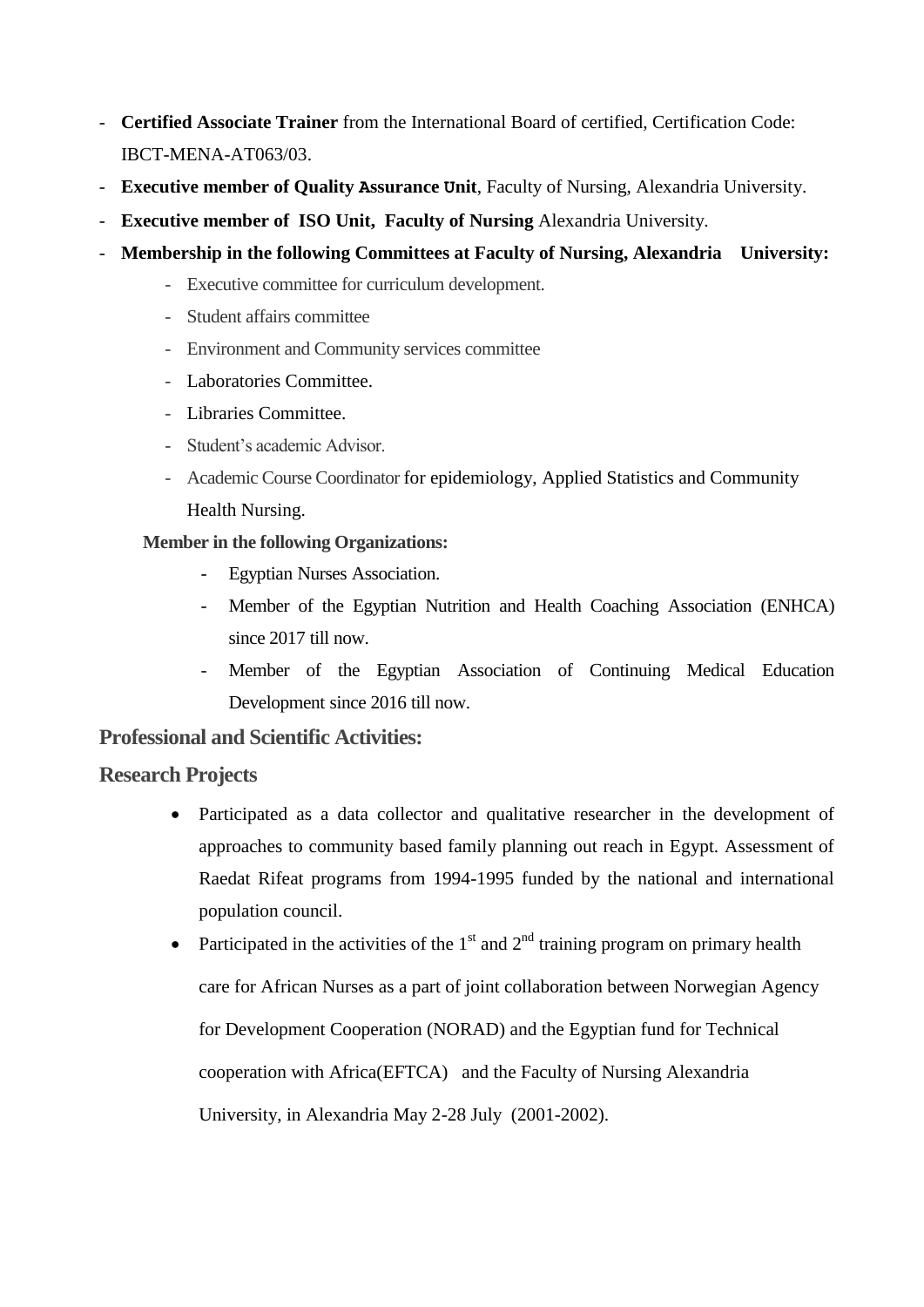- Involved in independent monitoring of polio campaign in Egypt in National polio eradication program, in collaboration with WHO from 2002-2006.
- Participant as facilitator in implementing family practice nurses program July 26-August 2, 2003 in Suez governorate and August 23-sep.22, 2004 in Mina Governorate
- Participate as facilitator in implementing family practice nurses training program in (8 programs) Qena with collaboration of MOHP, Technical support Project and African Development bank Feb to August 2006.
- Participant in implementing the " family practice nurses" training program in Alexandria governorate "6 program" in collaboration with RCT, Nicare and Faculty of Nursing, Cairo University May 2006.
- Participated as a member in the implementation team in the Continuous Improvement and Accreditation Project (CIQAP) at the Faculty of Nursing, Alexandria University in 2010.
- Project of educational process excellence Faculty of Nursing, Alexandria University in 2014.
- Project for the administrative development of students' affairs departments, Alexandria University in 2018
- Project for the administrative development of information and citizens service departments, Alexandria University in 2019
- The Effect of Applying Developed Disaster Risk Reduction Guideline on Safety Behavior of Primary School Students in Alexandria.

# **Researches Publication:**

-

- **Determinants of Overweight & Obesity among Female Preparatory Schools**  Adolescent's in Alexandria Presented in the 4<sup>th</sup> Annual International Public Health Conference, "New Paradigm in Public Health Nutrition: Towards Competent Policy and Practices", University of Kebangsaan, Kuala Lumpur , Malaysia, 27-28 August 2014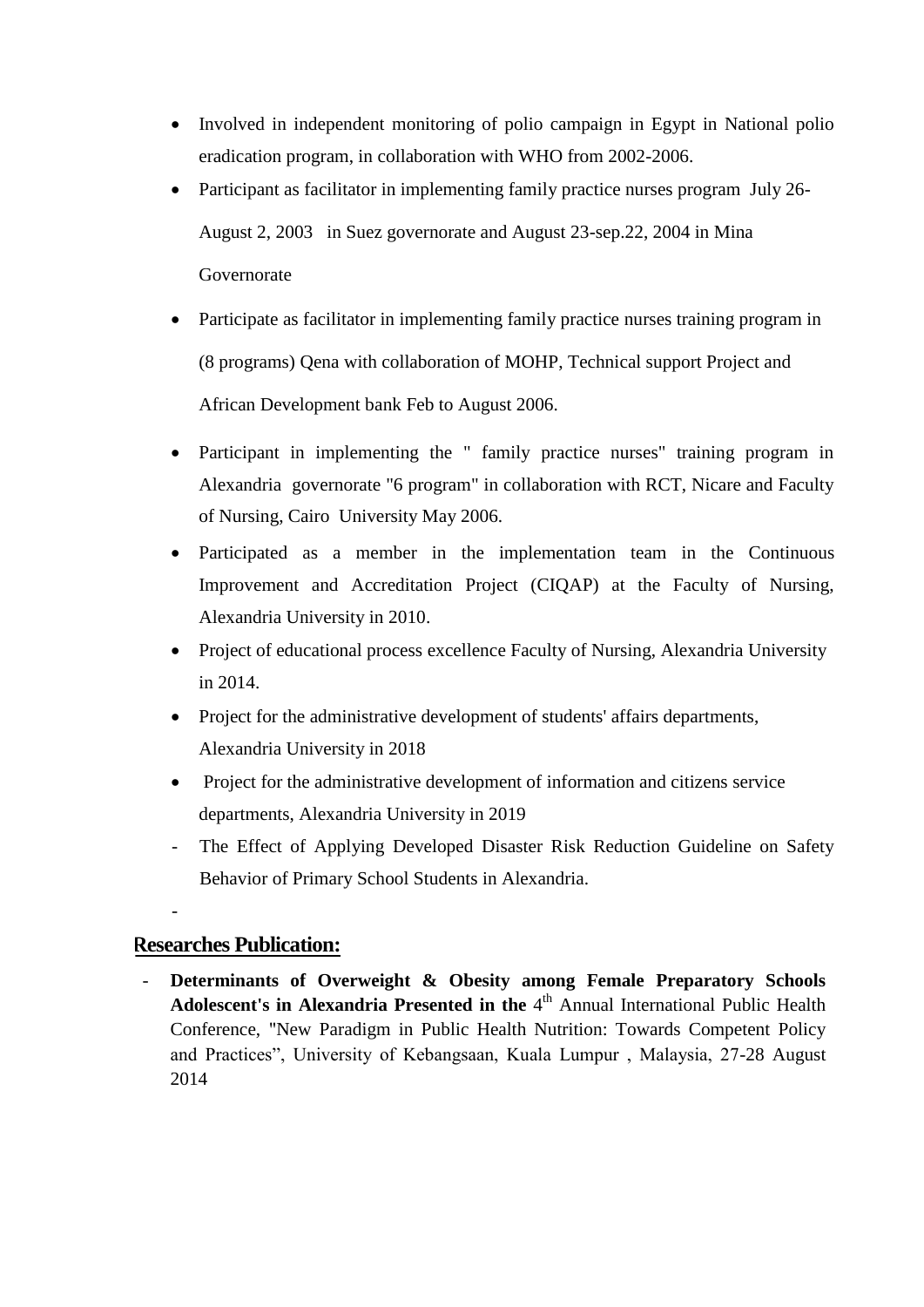- **The Effect of Implementing Infection Control Training Program on Knowledge and Practice of Family Health Nurses Presented in the** International Conference "Alex Health 2014", Health from Theory to Practice, University of Alexandria, High Institute of Public Health, 22-23 October 2014.
- **Community Health Nursing Students' Readiness for Self Directed Learning and its Relation to their Perception of Learning Context in Alexandria and Damanhour Nursing Faculties,** Alexandria Scientific Nursing Journal, December, 2014
- **Diabetes Distress Among Type II Diabetic Patients in Alexandria,** Alexandria Scientific Nursing Journal, December, 2014.
- **Substance Related Disorders Among Adolescents,** Community Health Nursing Department  $2<sup>nd</sup>$  scientific meeting, December 2014.
- **Preventive Practices Adopted by Hepatitis "C" Patients in Alexandria,** Life Science Journal 2015;12 (6):29-41]. (ISSN:1097- 8135).
- **Relation between Community Violence Exposure and Mental Health Problems among Male Adolescents in Alexandria**, Alexandria Scientific Nursing Journal, July, 2015
- **Challenges Facing Mothers of Mentally Disabled Child: A Qualitative Study of the Mothers' Experiences,** Zagazig Nursing Journal, July, 2016.
- **Assessment of Premarital Care Sessions in Primary Health Care Settings in Alexandria,** 14th International Conference, Faculty of Nursing, University of Alexandria, 22-23 October 2017.
- **Risk Factors of Scholastic Underachievement among Preparatory School Students, Their Mothers' Perception and Intervention,** IOSR Journal of Nursing and Health Science (IOSR-JNHS), Sep.2018.
- **Prevalence of Substance Abuse among Male Preparatory Schools Students in Alexandria"** The Second Regional Conference of Adolescence and Youth Health - Muscat 2018.
- **Academic Stress Among Undergraduate Nursing Students in Alexandria,**  Alexandria Scientific Nursing Journal, July, 2018.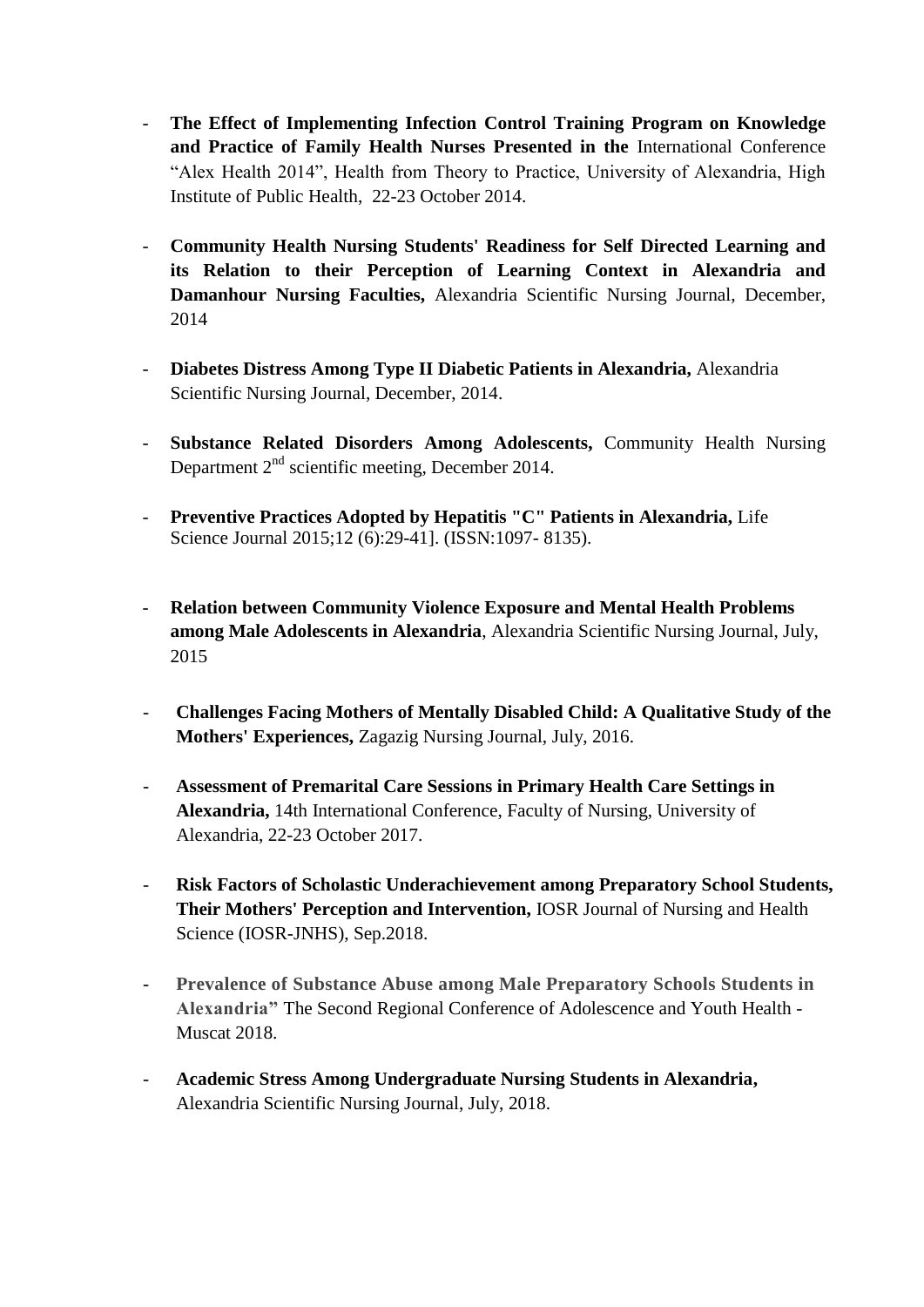- **The Effect of Applying Preventive Intervention Based on Champion Health Believe Model on Breast Cancer Fatalism, Knowledge and Screening Behaviors among Female Employees,** American Journal of Nursing Research, 2019, Vol. 7, No. 5, 759-770
- **The Effect of Nursing Interns Career Preparation Educational Workshop on their Professional Competencies and Career Development Readiness International**  Journal of Novel Research in Healthcare and Nursing Vol. 6, Issue 2, pp: (1370-1382), Month: May - August 2019
- **Food Safety Knowledge, Practice and Attitude of Community Dwelling Older Adults in Marsa Matrouh City, Egypt.** Novelty Journal, International Journal of Noovel Research in Health Care and Nursing, Vol. 7, Issue 2, pp: (266-383), Month: May-August 2020, Available at [: www.noveltyjournals.com.](http://www.noveltyjournals.com/)
- **Prevalence and Risk Factors of Sexual Dysfunction among Married Women Attending Family Health Centers in Alexandria**. Alexandria Scientific Nursing Journal, July, 2019
- **Post-Traumatic Stress Disorders and Burnout Syndrome among Community Paramedic Staff,** American Journal of Nursing Research, 2020, Vol. 8, No. 5, 562-574 Available online at http://pubs.sciepub.com/ajnr/8/5/9 Published by Science and Education Publishing DOI:10.12691/ajnr-8-5-9
- **The Effect of Applying Life skills training program on Substance Abuse Behaviors of Male Preparatory Schools Students in Alexandria**, IJRDO - Journal Of Health Sciences And Nursing, ISSN: 2456-298X, Volume-5 | Issue-9 | Sept, 2020.
- **Effect of Appling Cognitive Behavioral Therapy on Internrt Gaming Disorder and Quality of Life Among Preparatory School Students In Alexandria.**
- **Effect of Cognitive Behavioral Intervention Program on Post-Traumatic Stress Disorder among Syrian Adolescent Refugees in Egypt,** International Journal For Research In Health Sciences And Nursing ISSN: 2208-2670, Volume-6 | Issue-7 | July, 2020

# **Researches Under Publication:**

- **Under Nutrition among Children Attending Primary Health Care Settings in Alexandria.**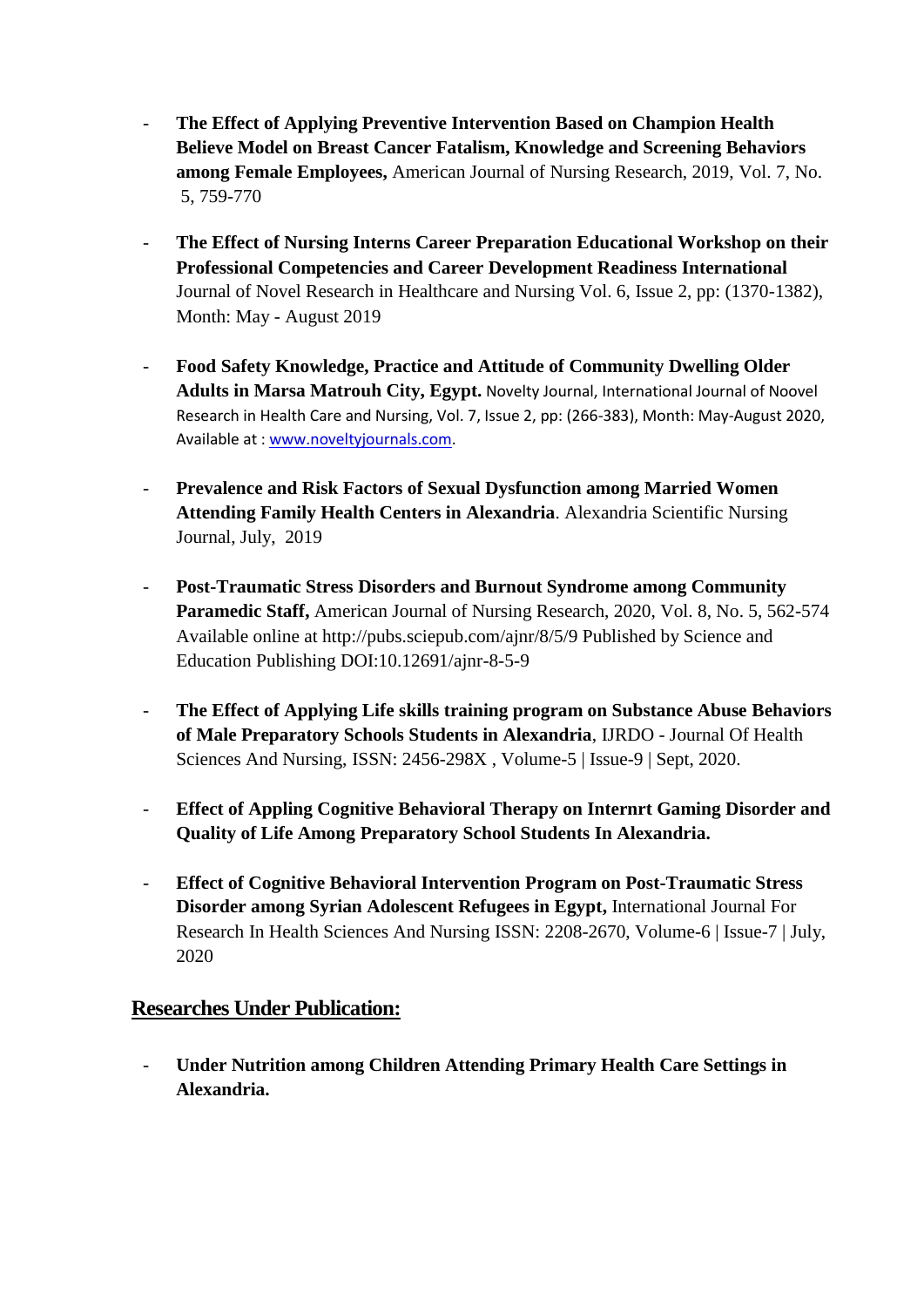## **Thesis Supervision:**

## **Master Thesis**

- Epidemiological Characteristics of Patients with viral hepatitis "c"
- Factors Associated with Under Nutrition among Children Attending Primary Health Care Settings in Alexandria.
- Assessment of Premarital Care Services in Primary Health Care Settings in Alexandria.

# **Doctoral Thesis**

- Risk Factors of Scholastic Underachievement among Preparatory School Students: Mothers' Perception and Intervention
- The effect of Cognitive and Behavior Therapy on Post-traumatic stress Disorders among Syrian refugees Adolescents in Egypt.
- The Effect of Applying Preventive Interventions on Substance Abuse Behaviors of Male Preparatory Schools Students in Alexandria.
- The Effect of Applying Developed Disaster Risk Reduction Guideline on Safety Behavior of Primary School Students in Alexandria.

### **Thesis Examiner:**

- **Needs and Problems of Students with Disabilities Enrolled in Inclusive Governmental Schools in Alexandria**, Master thesis, Faculty of Nursing, Alexandria University, 28/12/2017.
- **Personal Hygiene among Primary School Students in Alexandria,** Master Thesis, High Institute of Public Health, Alexandria University, 15/4/2018
- **Practice of Mothers Attending Family Health Centers in Alexandria about care of their newborn Babies,** Master Thesis ,High Institute of Public Health, Alexandria University, 14/11/2018
- **Infection control practices of obstetricians and nurses during Normal Labour in Maternity Hospitals in Alexandria.** High Institute of Public Health, Alexandria University, 31/12/2018
- **Effect of a Language Training Program Coupled With Feingold Regimen on Developing Receptive Language Skills of Autistic Children.** Faculty of Nursing, El-Mansoura University, 21/3/2019.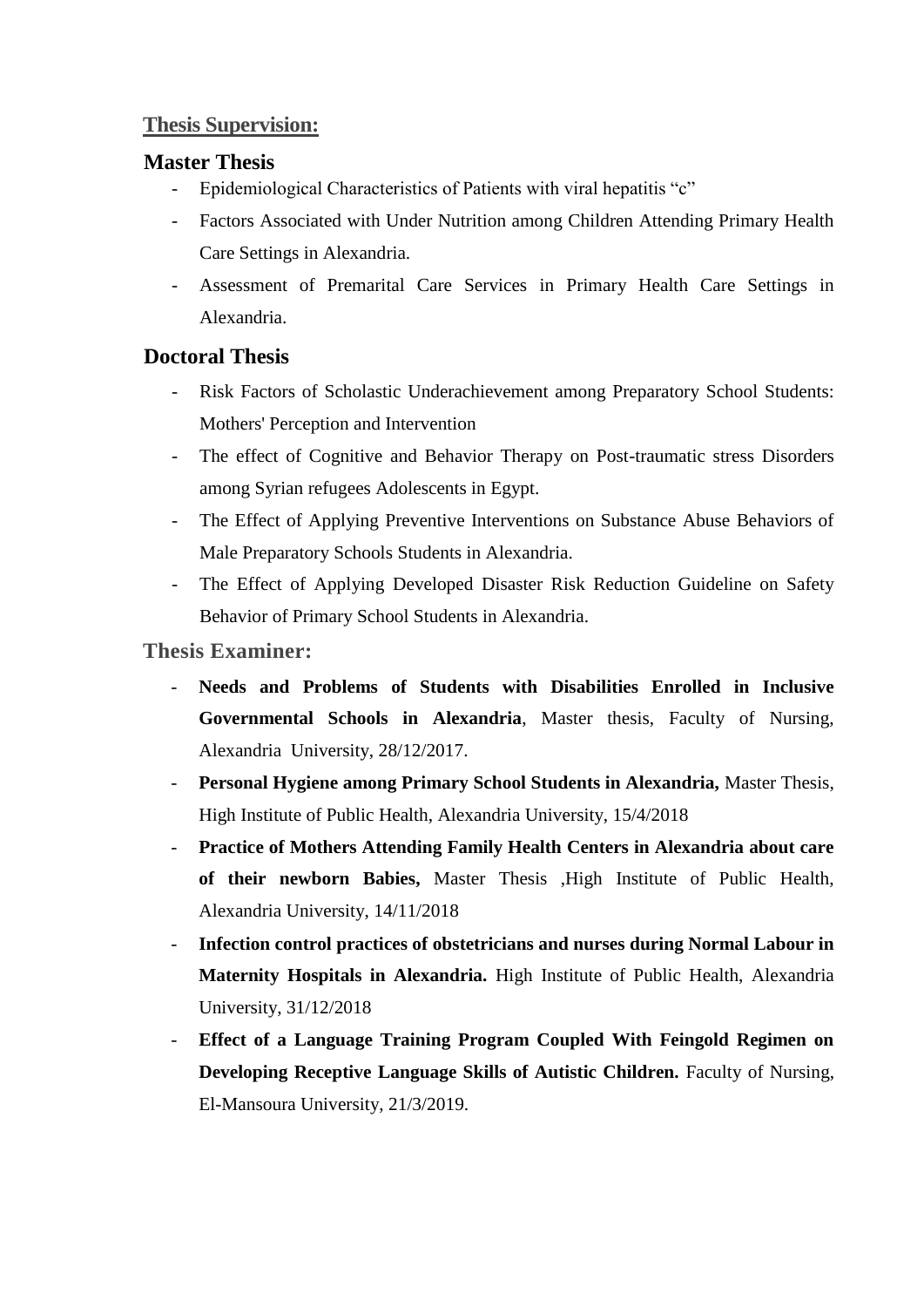The Impact of Implementing a Structured Model of Journal Club on **Developing Competencies of Evidence – Based Practice Approach.** Faculty of Nursing, El- Mansoura University, 11/6/2019.

## **Scientific Journals Reviewer:**

- Mansoura Nursing Journal
- Journal of the Egyptian Public Health Association

## **Published Books:**

- **Participated in the preparation, revision and publication of University books for undergraduate nursing students as the following:**
	- Principles of community health,
	- Community Health.
	- Community Health Nursing.
	- Community Health Nursing clinical log book and learning guide.
	- **Preparation and publication of Principles of Public Health for Undergraduate Students, Faculty of Science, Alexandria University.**
	- **Preparation and Publication of Epidemiology for Undergraduate Nursing Students.**

### **Development of Academic Education**al Activities:

### **Electronic courses:**

# **Participate in preparation and activation of the following courses:**

- Community health for third grade students.
- Principles of community health for first grade students.

# **Undergraduate Educational activities at Faculty of Nursing, Alexandria University:**

- Teaching Community Health for Third Grade Nursing Students.
- Teaching principles of Community Health for the First Grade Nursing Students.
- Teaching Community Health Nursing (theoretical & clinical) for Fourth Grade Nursing Students.

# **Undergraduate Educational activities at Faculty of Science, Alexandria University**

- Teaching principles of public health for Under Graduate Students (elective course).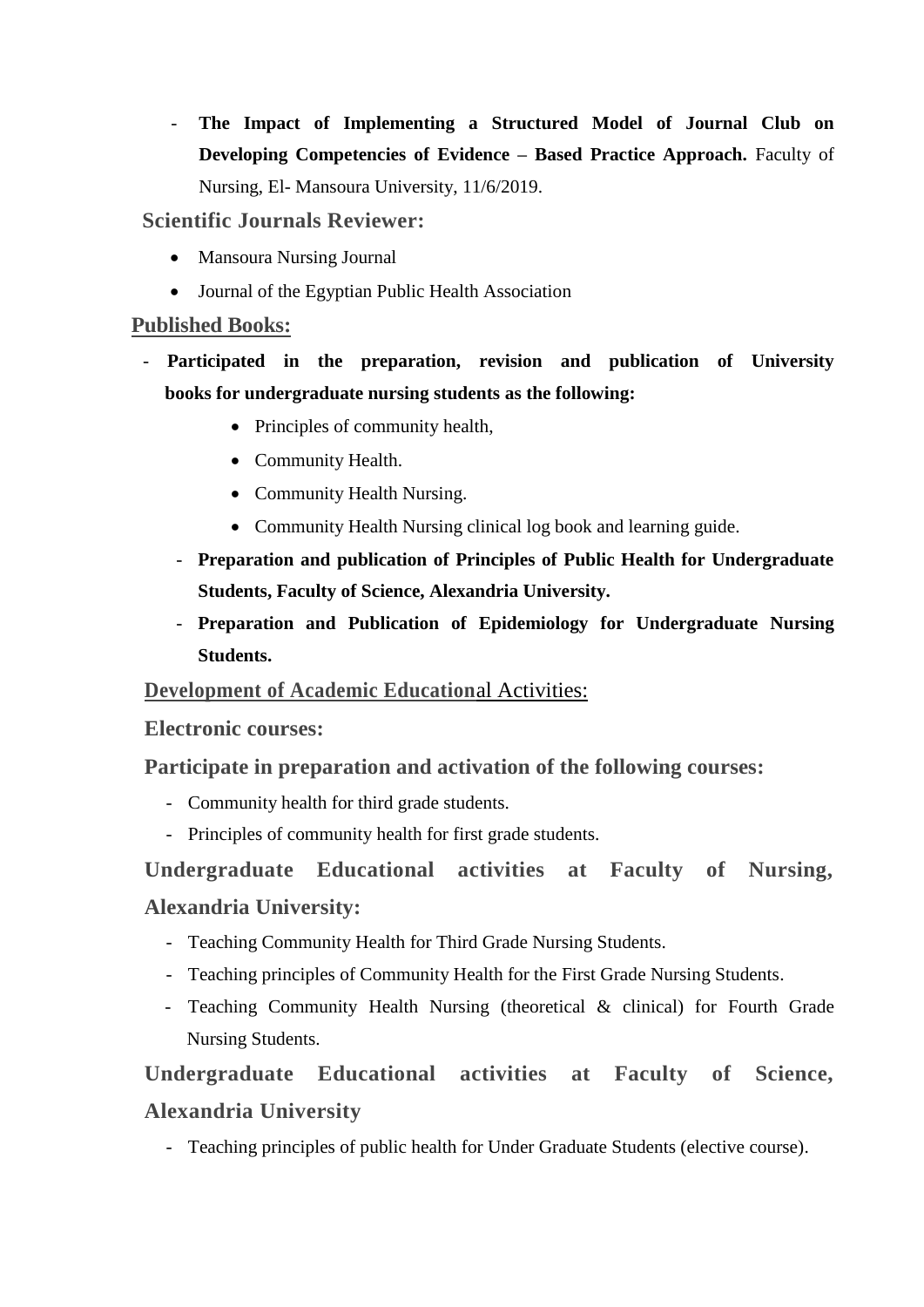# *Postgraduate Educational activities, Faculty of Nursing, Alexandria*

## *University.*

- Clinical supervision of community health nursing master students
- Teach the following courses:

#### **Master Courses:**

- Community Health Nursing (I)
- Nursing in Disaster.
- Community and Family Health.
- Family, society and demography.
- Health Education for family and community.

#### **Doctoral Courses**

- Health Behavior and Health Promotion.

# *Postgraduate Educational activities, Higher Institute of public health,*

### *Alexandria University.*

#### **Diploma courses:**

- Methods of Public Health Nursing

#### **Master Courses:**

- Problems facing public health programs.
- Scientific Approaches of community health nursing practice.

#### **Doctoral Courses:**

- Principles of educating public health care providers.
- Public health nursing ethics.
- Manpower Development in Public Health Nursing Practices and Problem Facing the Profession

### **Professional Organization Membership:**

- Egyptian Nurses Association
- League of the High Institutes of Nursing Graduates, Alexandria , Egypt
- Child Mental Health Association.
- [Nutrition Continuous Education in Egypt \(ENHCA\)](https://www.facebook.com/NutritionContinousEducationInEgyptByEnhca/?ref=page_internal).
- Egyptian Association of Continuing Medical Education Development.
- Medical Association for the Study and Management of Obesity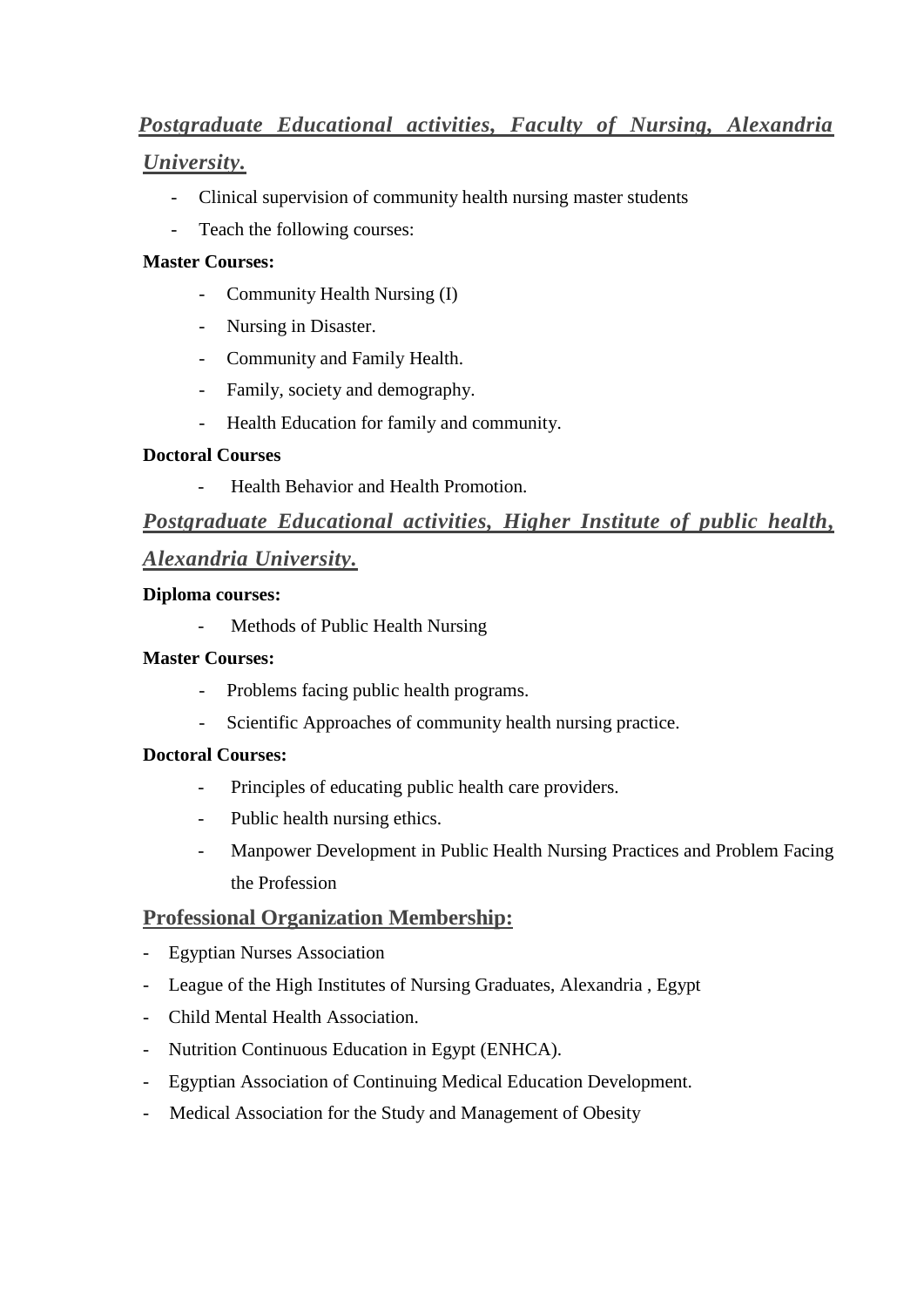### **Participated in the organization of the following**:

- Organized and participated in Community Health nursing department Health Education sessions in different community settings in Alexandria including schools (primary, preparatory and secondary schools), Family Health centers and units, occupational settings e.g. factories, geriatric homes, rural and slums areas, outpatient clinics, specialized clinics in Alexandria. From 1992 till now.
- The 9<sup>th</sup> International Scientific Nursing Conference "Accreditation and Nursing" November 2007 Faculty of Nursing, Alexandria University.
- The 10<sup>th</sup> International Scientific Nursing Conference "Quality care nursing" November 2008 Faculty of Nursing, Alexandria University.
- The training workshop of "Curriculum Development" held at the Faculty of Nursing, Alexandria University on 18-19<sup>th</sup> June 2008.
- The 10<sup>th</sup> International Scientific Nursing Conference "Quality care nursing" November 2008 Faculty of Nursing, Alexandria University.
- The 1<sup>st</sup> Community Health nursing department Scientific meeting " Home care", November 2008
- Organized and participated in training program for school nurses in the school health insurance in Alexandria August 2009.
- Organized and participated in the training program for developing rural woman in Gharb El-Nobarya, March 2011.
- The  $12<sup>th</sup>$  International Scientific Nursing Conference " may 2013
- The 2<sup>nd</sup> Community Health nursing department scientific meeting "Youth and adolescents Health" , December 2014
- The 13<sup>th</sup> International Scientific Nursing Conference October 2015.
- The  $3<sup>rd</sup>$  Community Health nursing department scientific meeting "Non-communicable Diseases: An Emerging Global Health Crisis", April 2017
- The  $4<sup>th</sup>$  Community Health nursing department scientific meeting
- Medical Educational Campaigns for rural and remote areas in Alexandria about pandemic influenza.
- Medical Campaigns for screening of non-communicable diseases (D.M, hypertension). May, November 2015, 2016, 2017,2018,2019.
- Training Workshops Affiliated to the [Scientific Society of Arab Nursing Faculties](https://www.facebook.com/The-Scientific-Society-of-Arab-Nursing-Faculties-Awards-1486975891521578/?ref=page_internal)  [Awards](https://www.facebook.com/The-Scientific-Society-of-Arab-Nursing-Faculties-Awards-1486975891521578/?ref=page_internal) in collaboration with Arab Union Universities and Alexandria University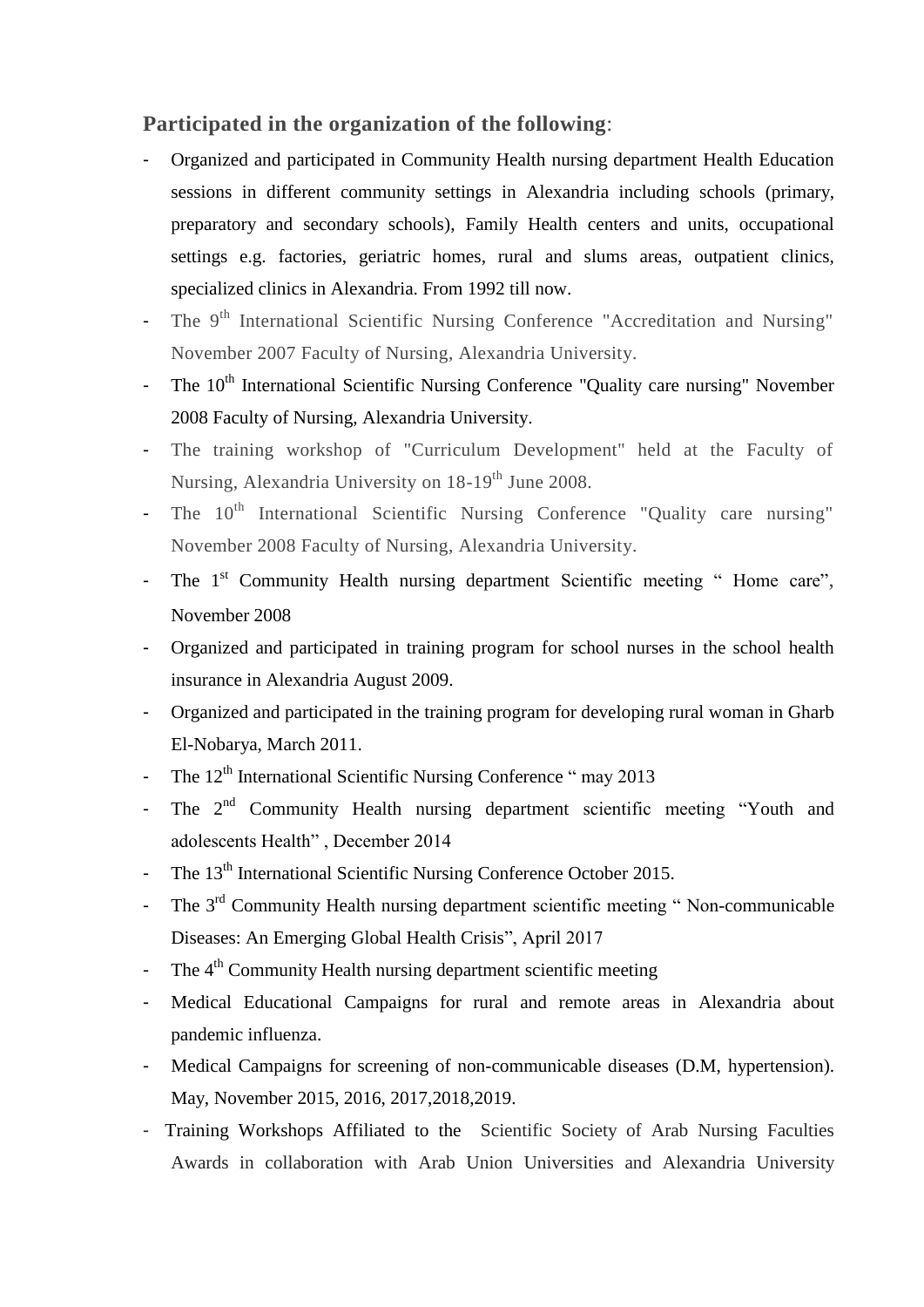"External Auditing and Field Visits, 22-24<sup>th</sup> September 2016.

- Training Workshops Affiliated to the [Scientific Society of Arab Nursing Faculties](https://www.facebook.com/The-Scientific-Society-of-Arab-Nursing-Faculties-Awards-1486975891521578/?ref=page_internal)  [Awards](https://www.facebook.com/The-Scientific-Society-of-Arab-Nursing-Faculties-Awards-1486975891521578/?ref=page_internal) in collaboration with Arab Union Universities and Alexandria University Nursing Faculties "Accreditation and Self Study, 27-28<sup>th</sup> April 2016".
- Training Workshops Affiliated to the [Scientific Society of Arab Nursing Faculties](https://www.facebook.com/The-Scientific-Society-of-Arab-Nursing-Faculties-Awards-1486975891521578/?ref=page_internal)  [Awards](https://www.facebook.com/The-Scientific-Society-of-Arab-Nursing-Faculties-Awards-1486975891521578/?ref=page_internal) in collaboration with Arab Union Universities and Alexandria University "Practical Field Training, 20-22<sup>nd</sup> March 2017.

#### **Participated in the following workshops**

- Attended and participated in the activities of many workshops about primary health care, breast feeding, ARI, Immunization diarrhea diseases, team building.
- Leadership challenges, the nursing faculty are facing held at the Faculty of Nursing, Alexandria University. October 2003
- Evidence-based nursing practice held at the at the faculty of nursing, Cairo university with collaboration of nursing research & development center NRDC Jun 2005
- Team building organized by the Nursing administration department faculty of nursing, Alex June 2005
- Attended in different programs related to Faculty and Leadership Development Project- Ministry of Higher Education-HEEP, 2005:
	- Professional ethics
	- Effective presentation
	- Scientific Research methodologies
	- Decision making and problem solving
	- Teaching with Technology
	- Effective communication
	- Effective teaching
- Participated in training workshop about Ethical issues in Nursing Education in collaboration with education development center (EDC) and Faculty of Nursing,, Alex University, 2006
- Participated in training work shop about Educational strategies in skill lab in collaboration (EDC) 2006.
- Attended the training workshop about "course evaluation and student clinical examination" on 30<sup>th</sup> June 2008 in the Faculty of Nursing, Alexandria University.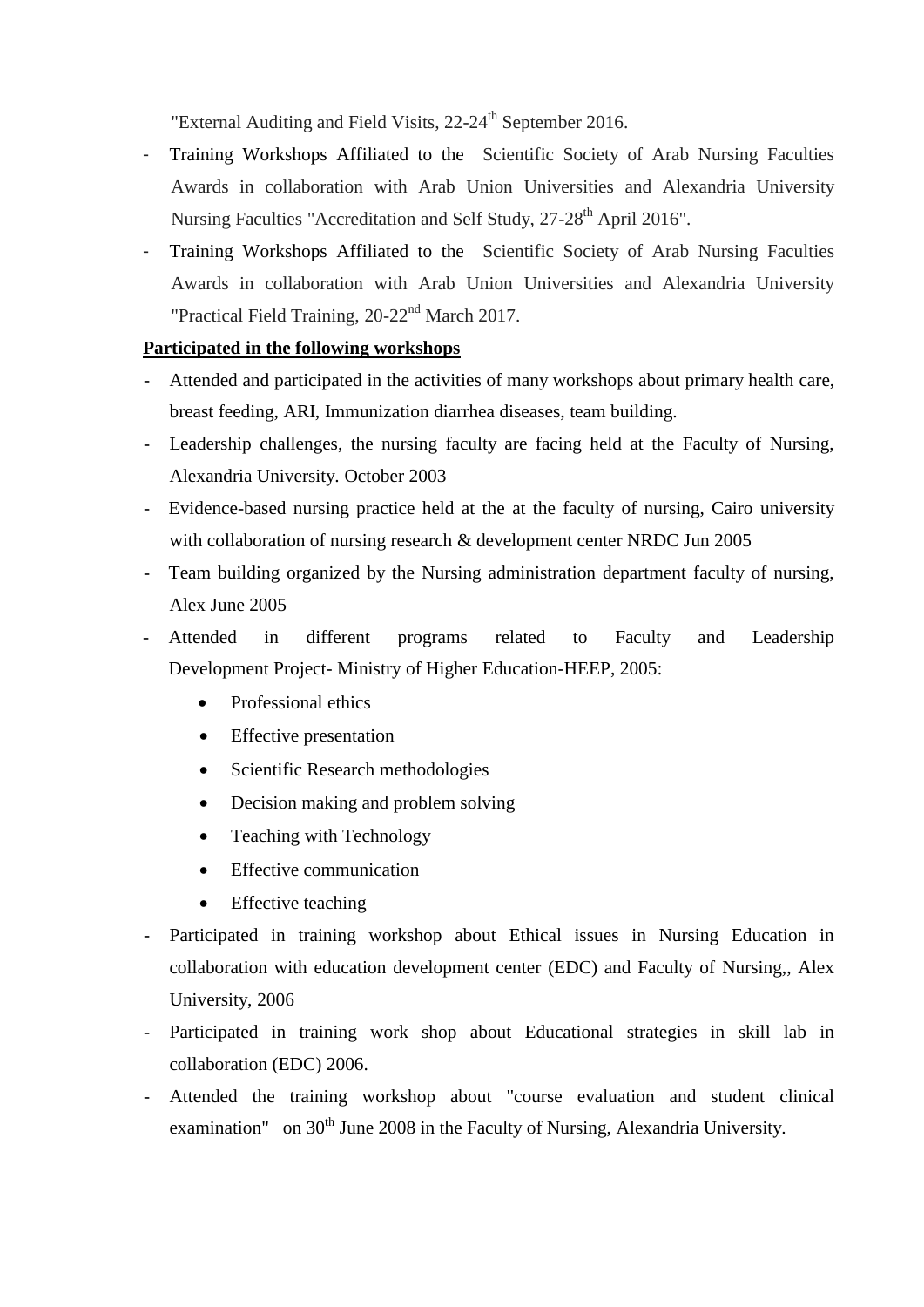- Attended the training workshops of 'Evidence based practice in nursing" 7-8<sup>th</sup> February 2007 in the Faculty of Nursing, Alexandria University
- Attended the  $9<sup>th</sup>$  International Touring Education Workshop on The basic principles in education methodology for diabetes educators organized by The International Diabetes Federation (IDF) East Mediterranean and Middle East Region (EMME) Workshop on Professional Educational Methodology in Diabetes, August 2008.
- Attended Workshop about Developing Academic Reference Standards for undergraduate nursing education program in the Faculty of Nursing-Alexandria University -2008.
- Attended the training workshop of "Using Electronic Program for credit hours system", Faculty of Nursing, Alexandria University on 23-24<sup>th</sup> August 2008.
- Attended the training workshop about "preparing and writing examination questions", Faculty of Nursing, Alexandria University on 25-26<sup>th</sup> August 2008.
- Attended Training workshop of curriculum design in collaboration with CIQAP & Faculty of Nursing, Alexandria University 2008.
- Participated in the training workshops of preparing  $\&$  writing Examination Questions held at the faculty of Nursing, Alexandria university 2008
- Attended workshop about Concept Mapping in the Faculty of Nursing,  $20^{th}$  April 2010.
- Attended workshop about cooperative learning in the faculty of nursing 22 February 2010.
- Attended workshop about ILOs in the faculty of nursing  $20/10/2010$ .
- Attended Training Workshops about **"Know your research data using SPSS"**  Education and Development Center, Faculty of Nursing, Alexandria University.29<sup>th</sup> May 2011.
- Attended Training Workshops about "**Enhance Research on Youth Reproductive Health in Egypt", Population Council, 23-27<sup>th</sup> October, 2011.**
- Attended Training Workshops about **"Alexandria Workshop on women's" ,**  Alexandria Regional Center for Women Health,  $15{\text -}16^{\text{th}}$  June 2011.
- Attended capacity building workshop on enhancing research skills in the field of youth sexual and reproductive health. Population Council, Egypt  $23-27<sup>th</sup>$  October 2011.
- Attended Training Workshops about **"Academic Advisor"**, Education and Development Center, Faculty of Nursing, Alexandria University, 13<sup>th</sup> November 2012.
- Attended Training Workshops about **"International Research Publications"**, Faculty and Leadership Development Center, Alexandria University, 18-19 February 2012.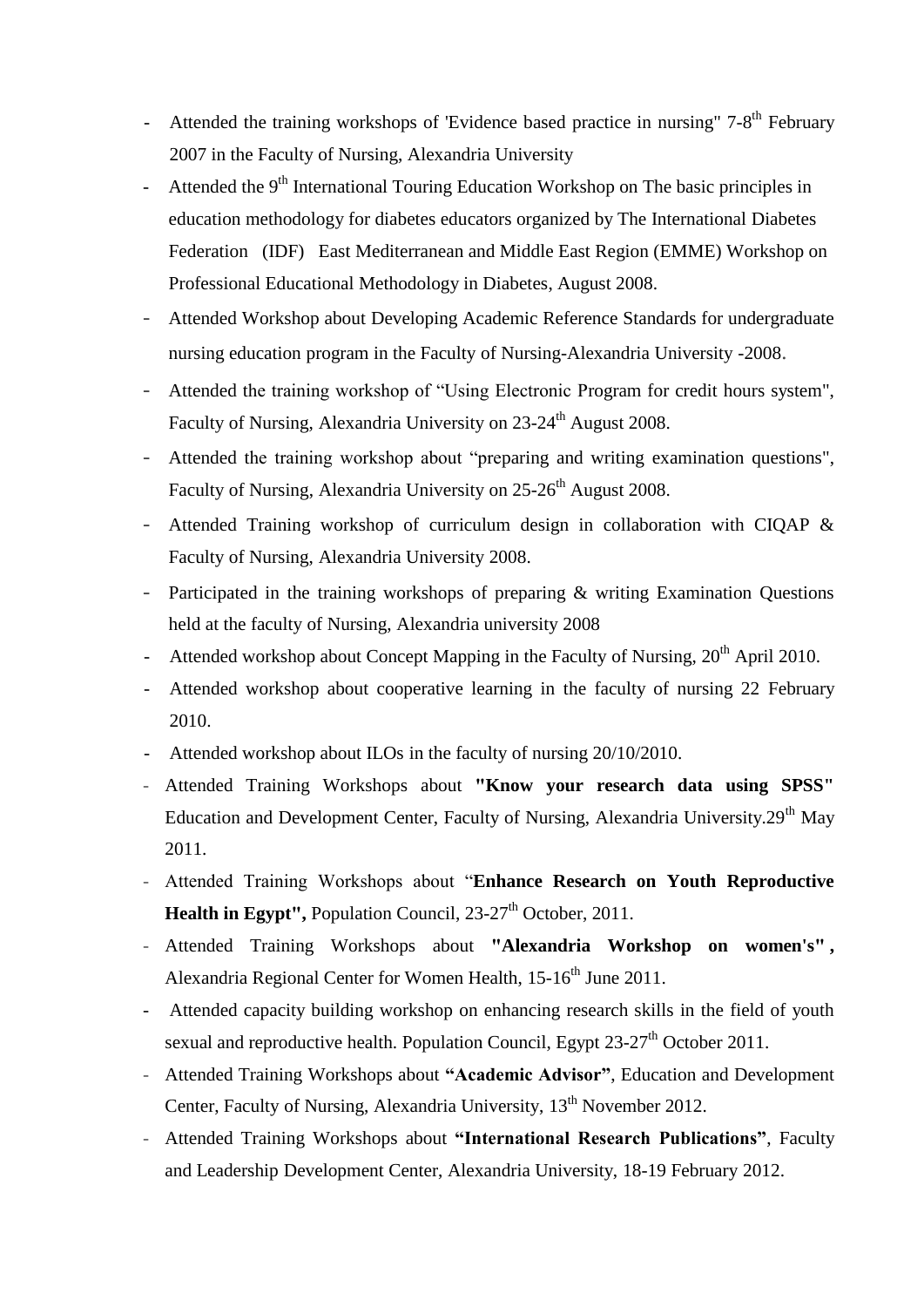- Attended Training Workshops about **"Responsibilities of Quality Assurance Unit",** Quality Assurance Center, Alexandria University, 17 March 2013.
- Attended Training Workshops about "**How to design your study tools questionnaires designs",** Tanta University, Egypt, 24-25 November 2014.
- Attended Training Workshops about **"Research Methodology & Scientific Writing",**  Alexandria Regional Center for Women Health 27 May 2014.
- Attended Training Workshops about "**Help Baby Breath, Warm Hug Care and Healthy Nutrition ",** Alexandria Regional Center for Women Health 28 May 2014.
- Attended Training Workshops about **"Quality Standards in Educational Process"**. Faculty and Leadership Development Center, Alexandria University, 20-21 August 2014.
- Attended workshop about **"organizing scientific conferences"**, Faculty and Leadership Development Center, Alexandria University, Egypt, 1-2 August 2015.
- Attended workshop about "**students' examination and evaluation"**, Faculty and Leadership Development Center, Alexandria University, Egypt, 29-30 July 2015.
- Attended workshop about **" problem solving and decision making"**, Faculty and Leadership Development Center, Alexandria University, Egypt, 27-28 July 2015.
- **Attended Training Workshops Affiliated to the National Authority for Quality Assurance and Accreditation of Education (NAQAAE) as follow:**
	- External Auditing for Higher educational institutions, 29-21 April 2014.
	- Higher educational institutions Self Study, 20-22 December 2014.
	- Programs and curriculum specification and evaluation of intended learning outcomes for higher educational institutions, 22-24 March 2015.
- Attended Training Workshops about **"Table of specification"**, 19 December 2016, Education and Development Center, Faculty of Nursing, Alexandria University.
- Attended Training Workshops about **"Standards for Faculties and Institutions Accreditation, 3rd version"**. August 2016.
- Attended Training Workshops about **"Modern styles of university leadership"**, Faculty and Leadership Development Center, Alexandria University, Egypt, 13 March 2017.
- Attended Training Workshops about **"Dealing With Special Needs Students"**, Faculty and Leadership Development Center, Alexandria University, Egypt, 28-29 August 2019.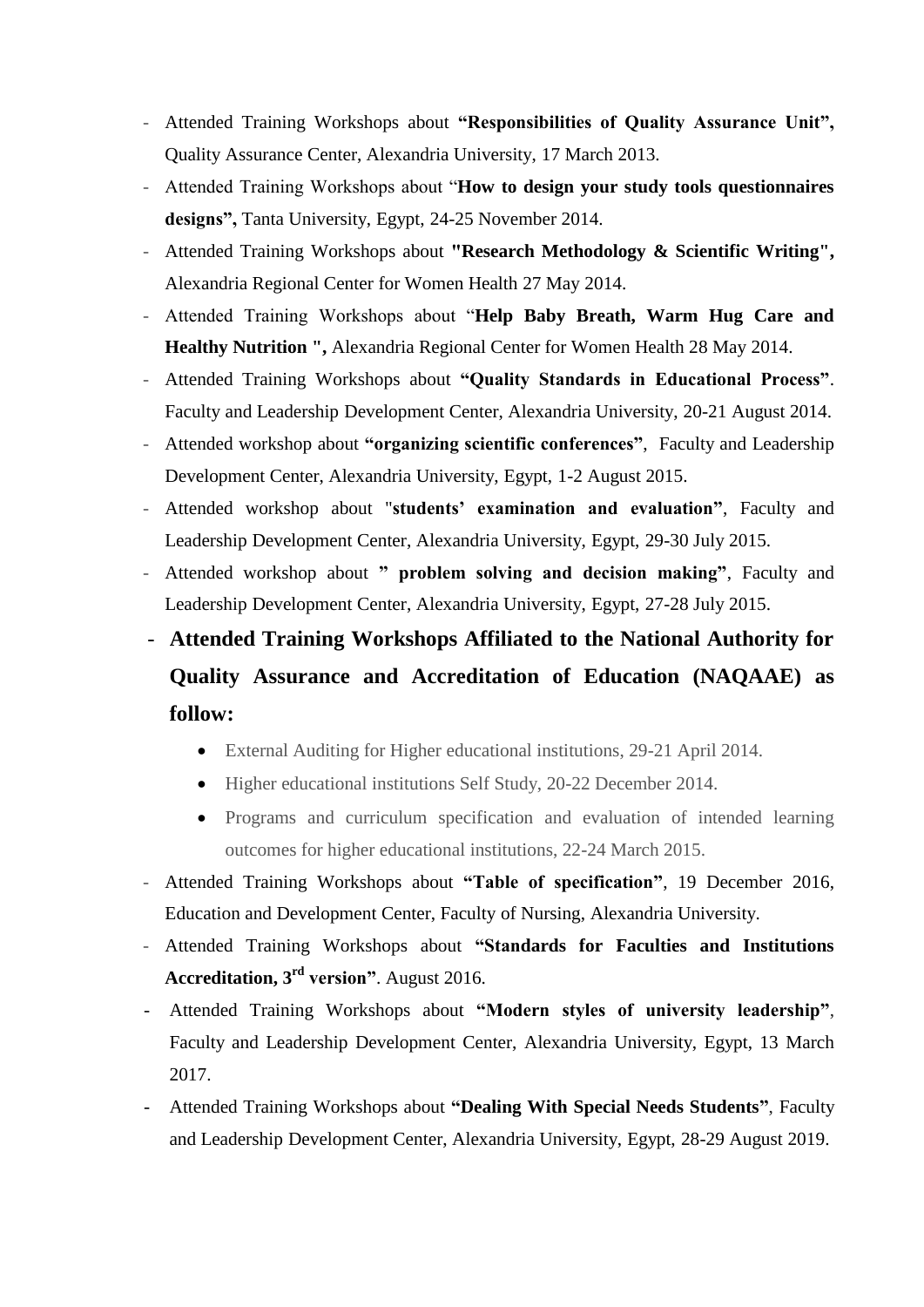- Attended Training Workshops about **"Problem Based learning"**, Medical Research Institute, Alexandria University, Egypt, 9 September 2019.
- **Attended Training Workshops Affiliated to the [Scientific Society of](https://www.facebook.com/The-Scientific-Society-of-Arab-Nursing-Faculties-Awards-1486975891521578/?ref=page_internal)  [Arab Nursing Faculties Awards](https://www.facebook.com/The-Scientific-Society-of-Arab-Nursing-Faculties-Awards-1486975891521578/?ref=page_internal) in collaboration with Arab Union Universities and Alexandria University as follow:**
	- External Auditing and Field Visits, 22-24 September 2016.
	- Nursing Faculties Accreditation and Self Study, 27-28 April 2016.
	- Practical Field Training, 20-22 March 2017.
	- Ouality & Accreditation National & International Standards, 8-9 December 2019.

#### **Attend & Participated in the following:**

- Alexandria University Conference for Improving the Post graduate studies and Scientific Research the High institute for graduate studies and research, Alexandria University in February 1998.
- $\blacksquare$  The 9<sup>th</sup> International Congress on "Women's Health issues" organized by the Faculty of Nursing, Alexandria University in collaboration with the International Council on Women's Health issues (ICOWHI), Alexandria June 1998.
- The 7<sup>th</sup> International scientific Nursing congress about "Toward the advancement of the Nursing profession in the third Millennium" Faculty of Nursing, Alexandria University, November 2000.
- $\blacksquare$  The 8<sup>th</sup> international scientific Nursing conference "Up date in Nursing" Faculty of Nursing, Alexandria University, November 2004.
- Participated in the activities of the 2nd international conference on Health, environment and development 2006 Alexandria – Egypt
- Attended the  $3<sup>rd</sup>$  Annual scientific meeting of Pediatric Nursing department faculty of nursing Alexandria University 29<sup>th</sup> April 2007.
- Attended the  $1<sup>st</sup>$  Annual scientific meeting of Obstetric and Gynecologic Nursing department 5<sup>th</sup> April 2007, Faculty of Nursing, Alexandria University.
- Attended the  $3<sup>rd</sup>$  Annual scientific meeting of Pediatric Nursing department,  $28<sup>th</sup>$  April 2007, Faculty of Nursing, Alexandria University.
- Attended the 1st Annual scientific meeting of Nursing Administration department 29th April 2007, Faculty of Nursing, Alexandria University.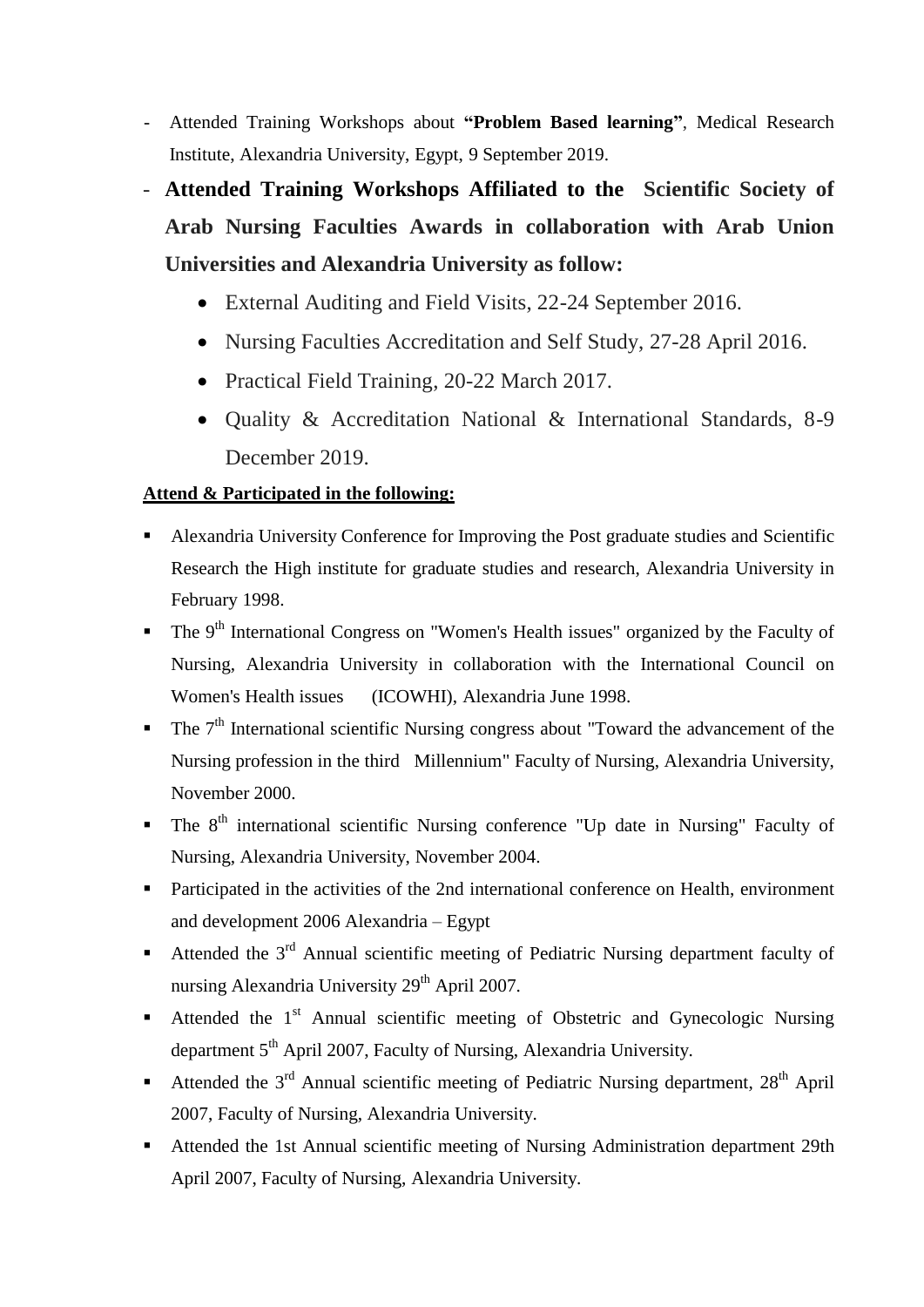- Attended the  $1<sup>st</sup>$  annual scientific meeting of the Psychiatric Nursing and Mental Health department under the theme of "Issues and Trends in psychiatric nursing" April 5<sup>th</sup> 2008, Faculty of Nursing, Alexandria University.
- Attended the  $2<sup>nd</sup>$  Annual scientific meeting of Nursing Administration department Faculty of Nursing, Alexandria University 2008.
- Attended the  $7<sup>th</sup>$  annual scientific meeting of Pediatric Nursing about "Pediatric Nursing oncology: challenges and care" in the Faculty of Nursing, Alexandria
- Attended the annual scientific meeting of the psychiatric nursing and mental health department under the theme of "Issues and Trends in psychiatric nursing" April 5<sup>th</sup> 2008.
- Attended the  $7<sup>th</sup>$  Annual scientific meeting of Pediatric Nursing department faculty of nursing Alexandria University "Pediatric Nursing Oncology Challenges & Care" 29 June 2011
- Attended Conference about National Academic Reference standard (NARS) organized by EDC center, Faculty of nursing 9-2011
- Attended workshop about "Women's Health" in the Alexandria Regional Center for Women's Health and Development, 15-16 June 2011.
- Attended the 7th annual scientific meeting of Pediatric Nursing about "Pediatric Nursing oncology: challenges and care" in the Faculty of Nursing, Alexandria University  $0.29<sup>th</sup>$ June 2011.
- Attended the Annual International Conference of High Institute of Public Health, "Challenges facing Health" 7-8<sup>th</sup> November 2012, High Institute of Public Health, Alexandria University.
- Attended the  $3<sup>rd</sup>$  Annual scientific meeting of Obstetric Nursing department," Innovation of Obstetric Nursing Practice" 16<sup>th</sup> December 2012, Faculty of Nursing, Alexandria University.
- Attended the Annual International Conference of High Institute of Public Health, "Challenges facing Health" 7-8<sup>th</sup> November 2012, High Institute of Public Health, Alexandria University.
- Attended the  $6<sup>th</sup>$  Annual scientific meeting of Med-Surgical Nursing department **"Clinical practices and evaluation in medical surgical nursing"** 11<sup>th</sup> April 2012. Faculty of Nursing, Alexandria University.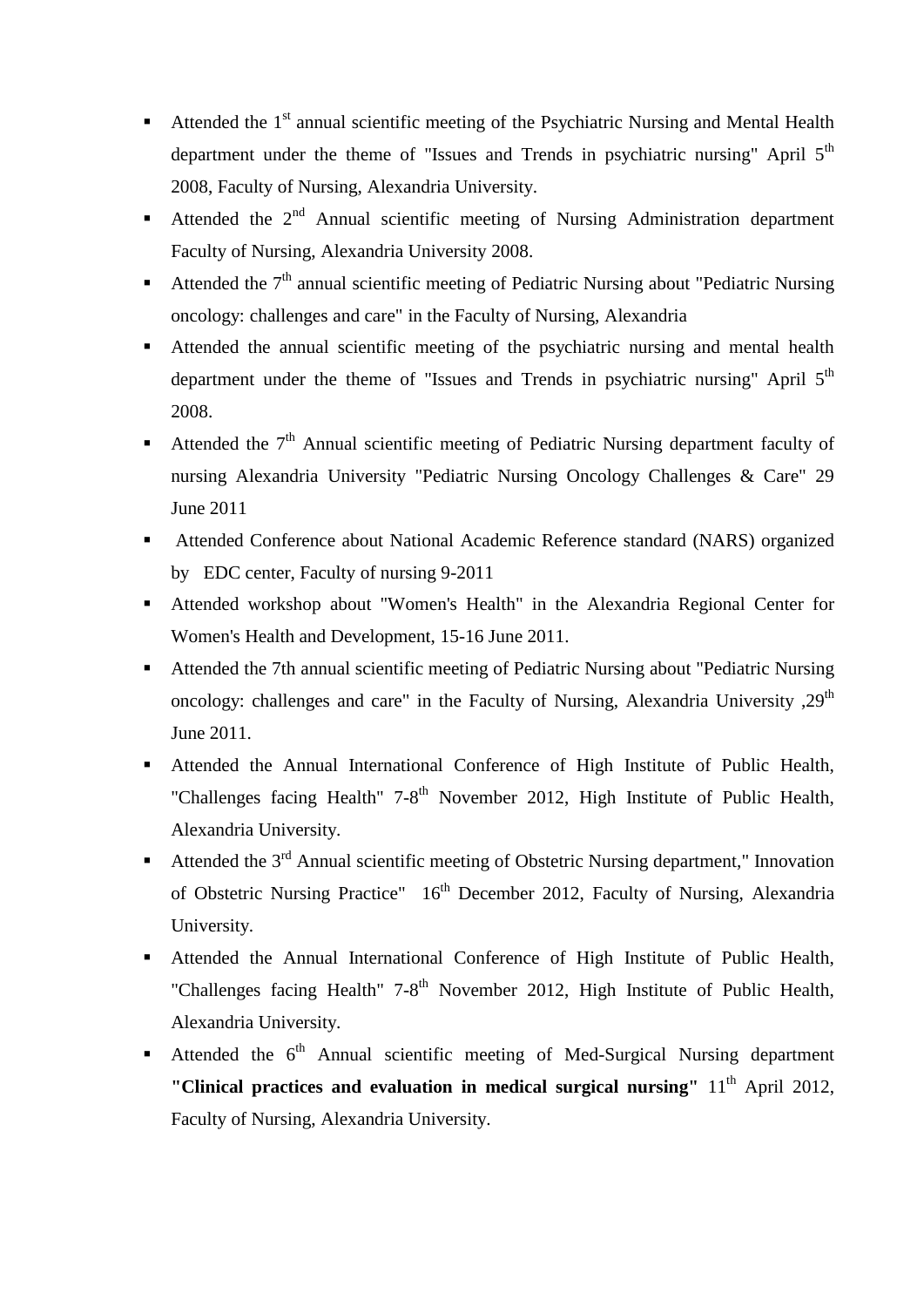- Attended the  $5<sup>th</sup>$  Annual scientific meeting of Nursing Administration Department "**Transforming health challenges into opportunities**" 18<sup>th</sup> April 2012, Faculty of Nursing, Alexandria University.
- Attended the 4th Annual scientific meeting of Pediatric Nursing department**," Pediatric**  Nursing Approaches in Chronic Illness" 24<sup>th</sup> April 2012, Faculty of Nursing, Alexandria University.
- Attended the 6th Annual scientific meeting of Med- Surgical Nursing department "Clinical practices and evaluation in medical surgical nursing"  $11<sup>th</sup>$  April 2012, Faculty of Nursing, Alexandria University.
- Attended the  $5<sup>th</sup>$  Annual scientific meeting of Administration nursing department "Transforming health challenges into opportunities"  $18<sup>th</sup>$  April 2012, Faculty of Nursing, Alexandria University.
- Attended the  $4<sup>th</sup>$  Annual scientific meeting of Pediatric Nursing department," Pediatric Nursing Approaches in Chronic Illness" 24<sup>th</sup> April 2012, Faculty of Nursing, Alexandria University.
- Attended forum about "Women's Health" in the Alexandria Regional Center for Women's Health and Development, 9<sup>th</sup> May 2012.
- Attended the Annual International Conference of High Institute of Public Health, "Challenges facing Health" 7-8<sup>th</sup> November 2012, High Institute of Public Health, Alexandria University.
- Attended the  $3<sup>rd</sup>$  Annual scientific meeting of Obstetric Nursing department," Innovation of Obstetric Nursing Practice" 16<sup>th</sup> December 2012, Faculty of Nursing, Alexandria University.
- Attended the  $6<sup>th</sup>$  Annual scientific meeting of Nursing Administration department, "Gap between knowing and doing"  $10<sup>th</sup>$  April 2013, Faculty of Nursing, Alexandria University.
- Attended the  $9<sup>th</sup>$  Annual scientific meeting of Pediatric Nursing department, "Innovation of Pediatric Nursing" 16<sup>th</sup> April 2013, Faculty of Nursing, Alexandria University.
- Attended the International AIDS Day Celebration "Updates In AIDS Treatment" Alexandria Regional Center for Women's Health and Development, 11 December 2014
- Attended the  $2<sup>nd</sup>$  Community Health Nursing Department Scientific meeting "Youth and adolescents Health" 1<sup>st</sup> December 2014, Faculty of Nursing, Alexandria University.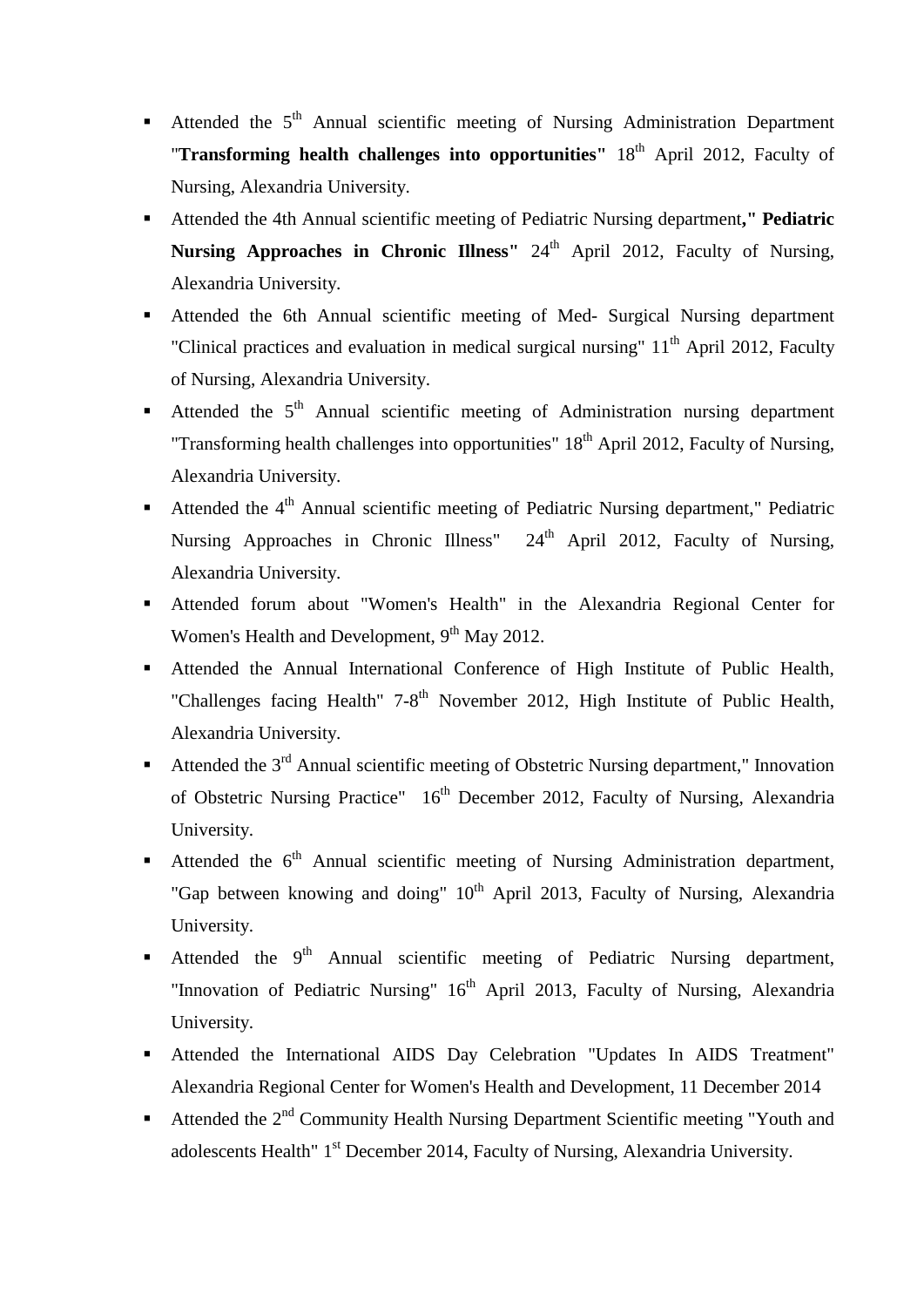- Attended the Faculty of Nursing Tanta University "Quality of Health Care: Education & services",  $24-25$ <sup>th</sup> November 2014,
- Attended the International Conference Alex Health 2014, "Health from Theory to Practice" University of Alexandria, High Institute of Public Health, 22-23 October 2014.
- Attended the  $1<sup>st</sup>$  Normal Labor Conference "Natural childbirth is a woman's right" in the Alexandria Regional Center for Women's Health and Development, 16<sup>th</sup> October 2014
- Attended the  $3<sup>rd</sup>$  Annual scientific meeting of Nursing Education Department "Nursing Education: It's Time to Click and Update"  $7<sup>th</sup>$  September 2014, Faculty of Nursing, Alexandria University.
- Attended the  $7<sup>th</sup>$  Annual scientific meeting of Nursing Administration Department "Hospital Management "7<sup>th</sup> August 2014, Faculty of Nursing, Alexandria University.
- Attended the  $7<sup>th</sup>$  International Conference of Alexandria Regional Centre for Women's Health and Development, "Inspiring Change in Women's Health"  $28-29<sup>th</sup>$  May 2014, Four Seasons Hotel, Alexandria.
- Attended the  $2<sup>nd</sup>$  Annual scientific meeting of Psychiatric Nursing department, "Together on the road of mental health"  $24<sup>th</sup>$  April 2013, Faculty of Nursing, Alexandria University.
- Attended the 7th annual scientific meeting of Medical Surgical Nursing department, "Patient safety" 30<sup>th</sup> April 2013, Faculty of Nursing, Alexandria University.
- **Attended the**  $7<sup>th</sup>$  **International Conference of Alexandria Regional Centre for Women's** Health and Development, "Inspiring Change in Women's Health",  $28-29<sup>th</sup>$  May 2014, Four Seasons Hotel, Alexandria.
- Attended the  $9<sup>th</sup>$  annual scientific conference of Nursing Administration Department, "Health Information Management: The Path to Nursing Innovation and Globalization",  $19^{th}$  July 2016.
- Attended the  $5<sup>th</sup>$  annual scientific Meeting of Obstetric and Gynecological Nursing Department," Teaming Up for Women's Health", 16th February 2017.
- Attended the conference of The Arab Association of Experts and Professionals of Occupational Safety and Health about "Safety from work stress - The collective challenge",  $15^{th}$  May 2016.
- Attended the  $3<sup>rd</sup>$  annual Conference of El-Behera about "liver and digestive system diseases", 27-28 October 2016.
- Attended the 3rd annual Conference of the Medical Association for the Study and Management of Obesity about "Update in Bariatric Medicine", 27-28 January 2017.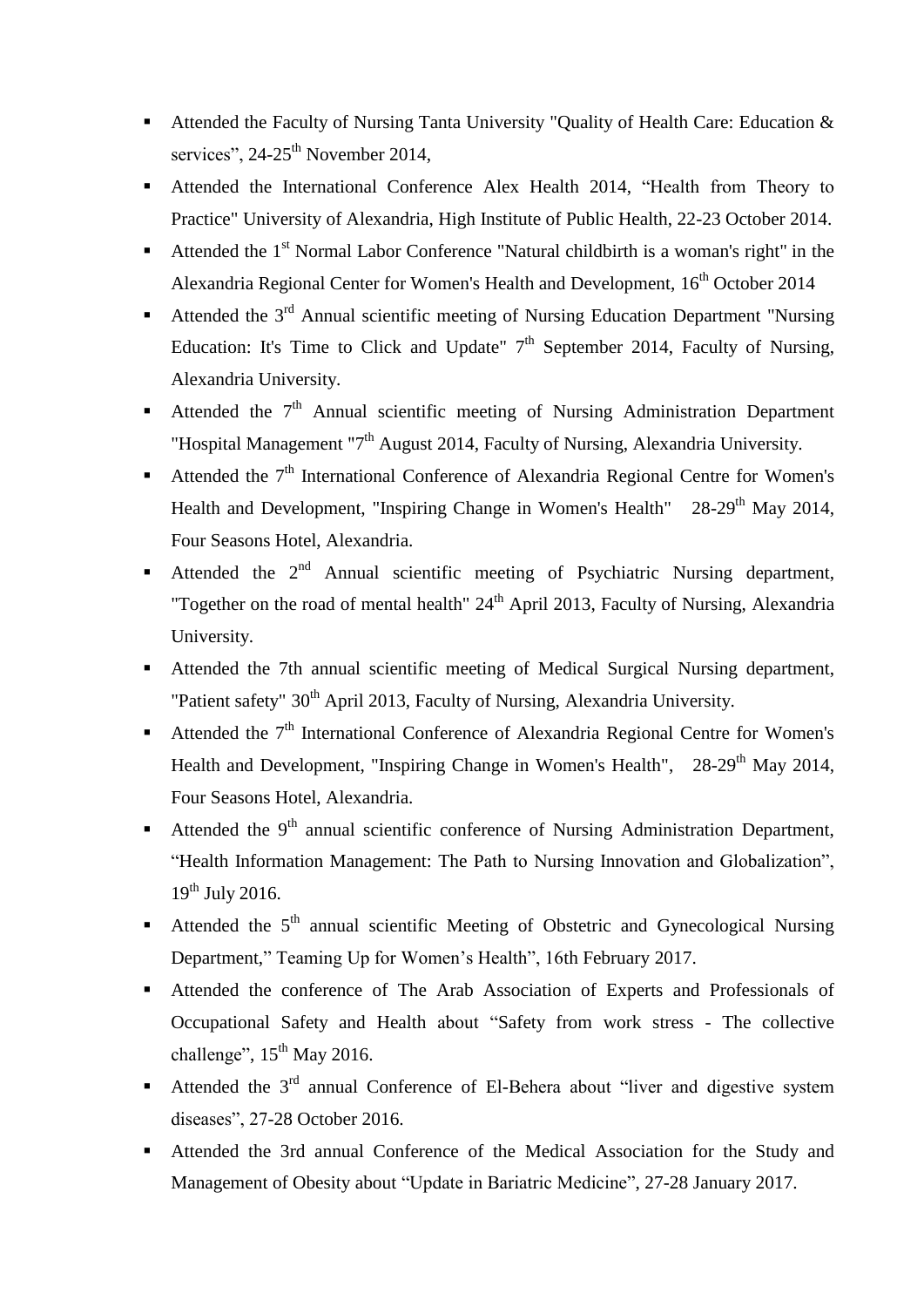- Attended the  $10<sup>th</sup>$  annual Conference of Pediatric Nursing Department," Road Map toward Better Children's Health", 19th April 2016.
- Attended the 20th Annual International Congress of the Egyptian Society of Endocrinology, Diabetes and Obesity.
- Attended the 1st International Scientific Conference of Faculty of Nursing Port Said University, "Challenges and New Trends in Nursing", 14th May 2015.
- Attended the 8th Scientific Conference for Medical Surgical Department-Faculty of Nursing, Alexandria University, "Clinical Nursing Performance: the Dichotomy between Faculty Education and Hospital Practice", 10th May 2015.
- Attend The 8<sup>th</sup> International Scientific Conference about "Women Rights from Human Rights " in the Alexandria Regional Center for Women's Health and Development, 2-3 April 2015.
- Attended the Annual Conference of Faculty of Nursing, Port Said University "Challenges and New Trends in Nursing "14<sup>th</sup> May 2015, Faculty of Nursing, Port Said University.
- Attended the  $8<sup>th</sup>$  Annual scientific meeting of Medical Surgical Nursing department, " Clinical Nursing Performance: the Dichotomy between Faculty Education and Hospital Practice " 10<sup>th</sup> May 2015, Faculty of Nursing, Alexandria University.
- Attended the  $8<sup>th</sup>$  Annual scientific meeting of Nursing Administration department, " Advanced Nursing Administration: Keep Going and Moving Forward " 26<sup>th</sup> August 2015, Faculty of Nursing, Alexandria University.
- Attended the International Conference of the Faculty of Nursing in collaboration with Kennesaw University, "Toward Better Nursing Practice " 12-13<sup>th</sup> October 2015, Faculty of Nursing, Alexandria University.
- Attended the International Conference of the Faculty of Nursing in collaboration with TEMPUS, "Infection Control & Personal Hygiene & Practice "4-5<sup>th</sup> January 2016, Faculty of Nursing, Alexandria University.
- **Attended the 4<sup>th</sup> Annual scientific meeting of Obstetric and Gynecological Nursing** department, "Women's Health: Advanced Issues & Practices " 16th February 2016, Faculty of Nursing, Alexandria University.
- Attended the  $10<sup>th</sup>$  Annual scientific meeting of Critical Nursing department, " Advances in Critical Care & Emergency Nursing " 5th April 2016, Faculty of Nursing, Alexandria University.